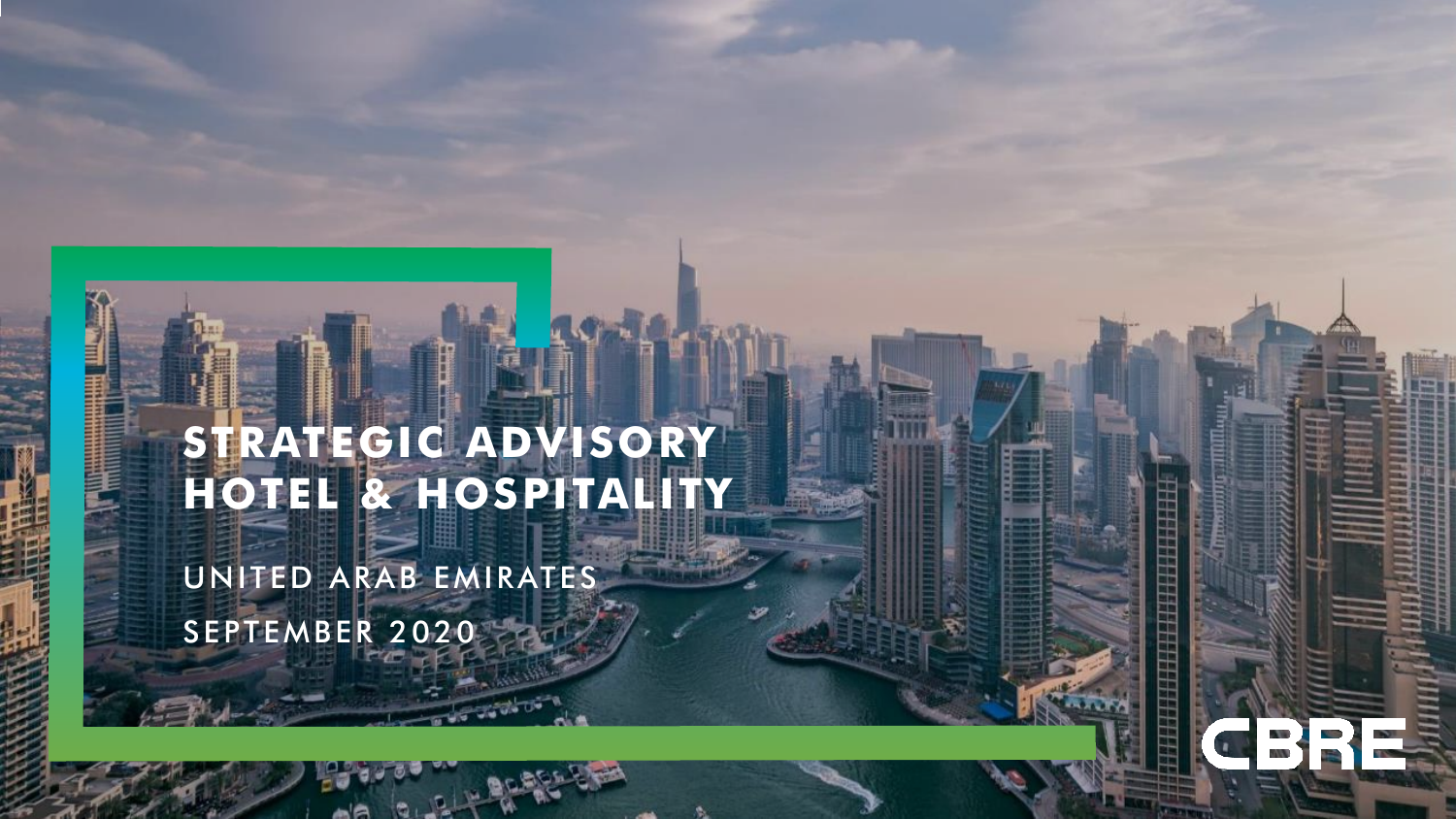

## Luxury Hotel Portfolio Valuation Dubai, UAE

7 Hotels – ca. 1,400 keys

#### **OBJECTIVE**

CBRE has been conducting annual valuation assignments for a high-profile hotel owner and operator on their hospitality portfolio in Dubai. Assets valued are positioned in the 5-Star segment and cover hotel, serviced apartments and branded residences, all located in prime submarkets of Dubai.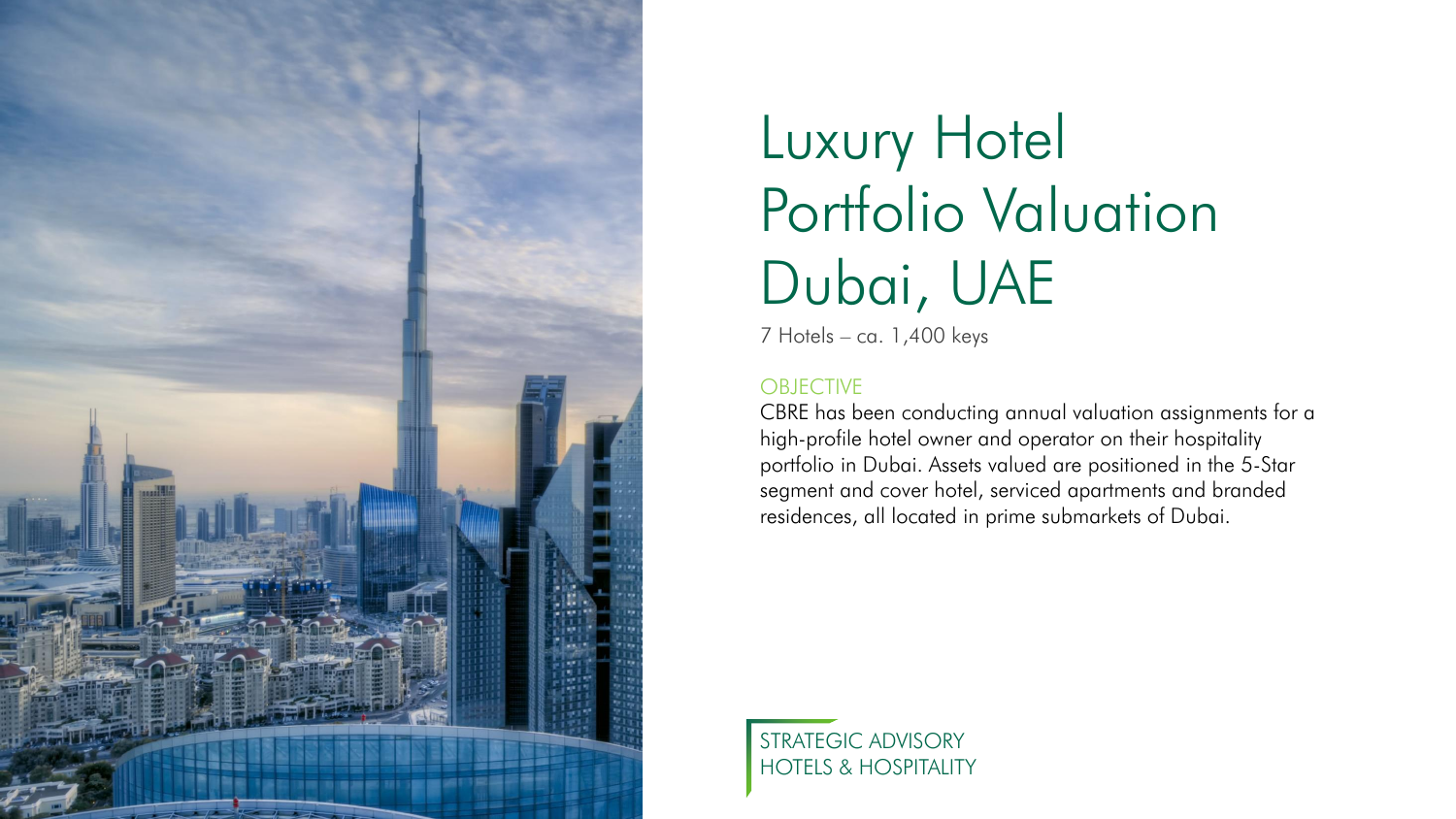

# Hospitality & Leisure Portfolio Valuation Abu Dhabi, UAE

Valuation advisory services – 14 assets including hotels (ca. 2,800 keys), beach club and golf courses.

### **OBJECTIVE**

CBRE has been conducting annual valuation assignments for a high-profile hotel owner on their hotel portfolio in Abu Dhabi. Assets valued are positioned in the 4 and 5 -Star segments and cover hotels, serviced apartments and leisure properties.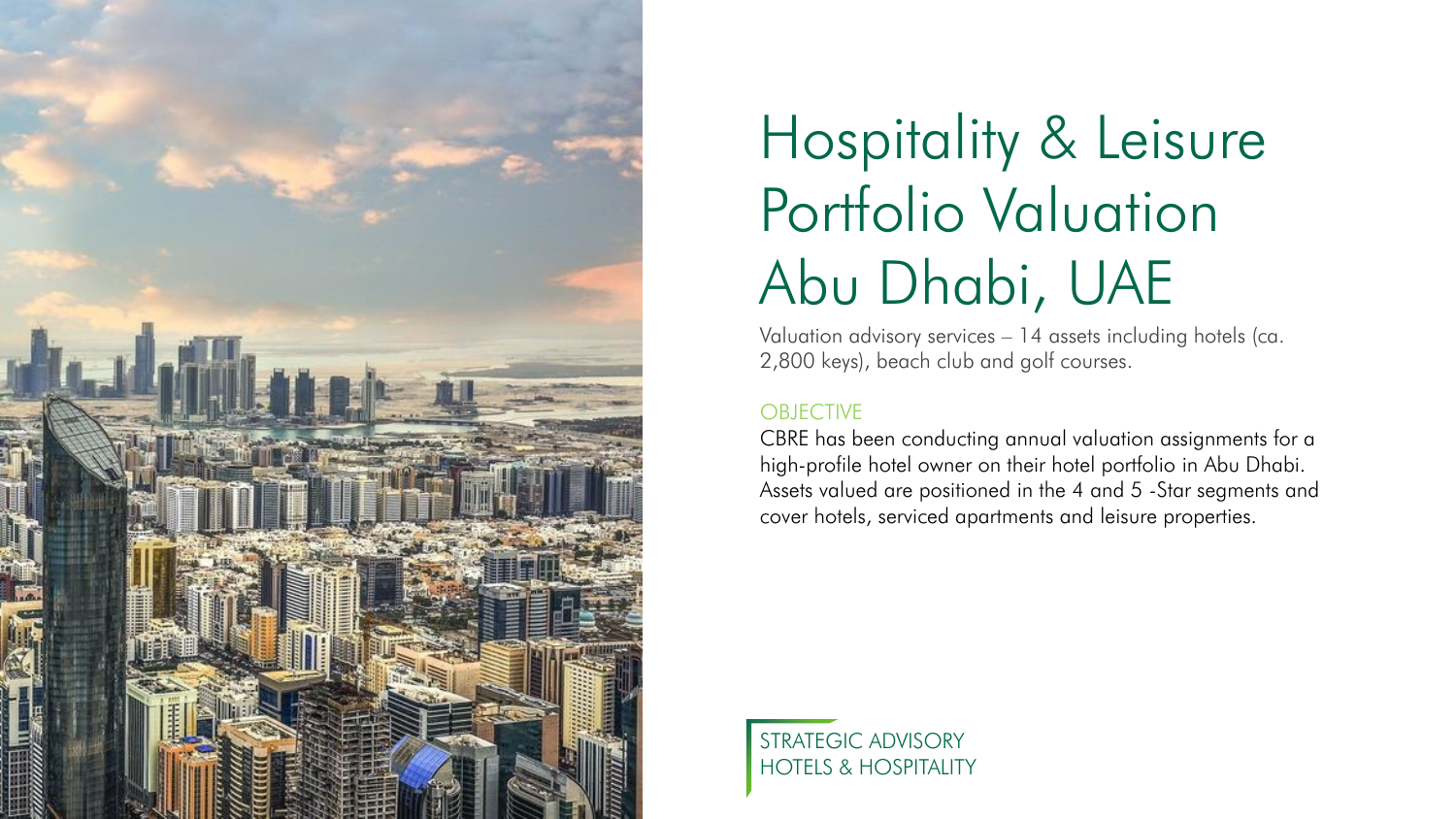

### Hospitality Complex Valuation Dubai, UAE

Ultra luxury hotel and serviced apartments – 494 keys

#### **OBJECTIVE**

CBRE was appointed to provide valuation advisory services for an ultra luxury resort under development located on Jumeirah Beach for a major local developer.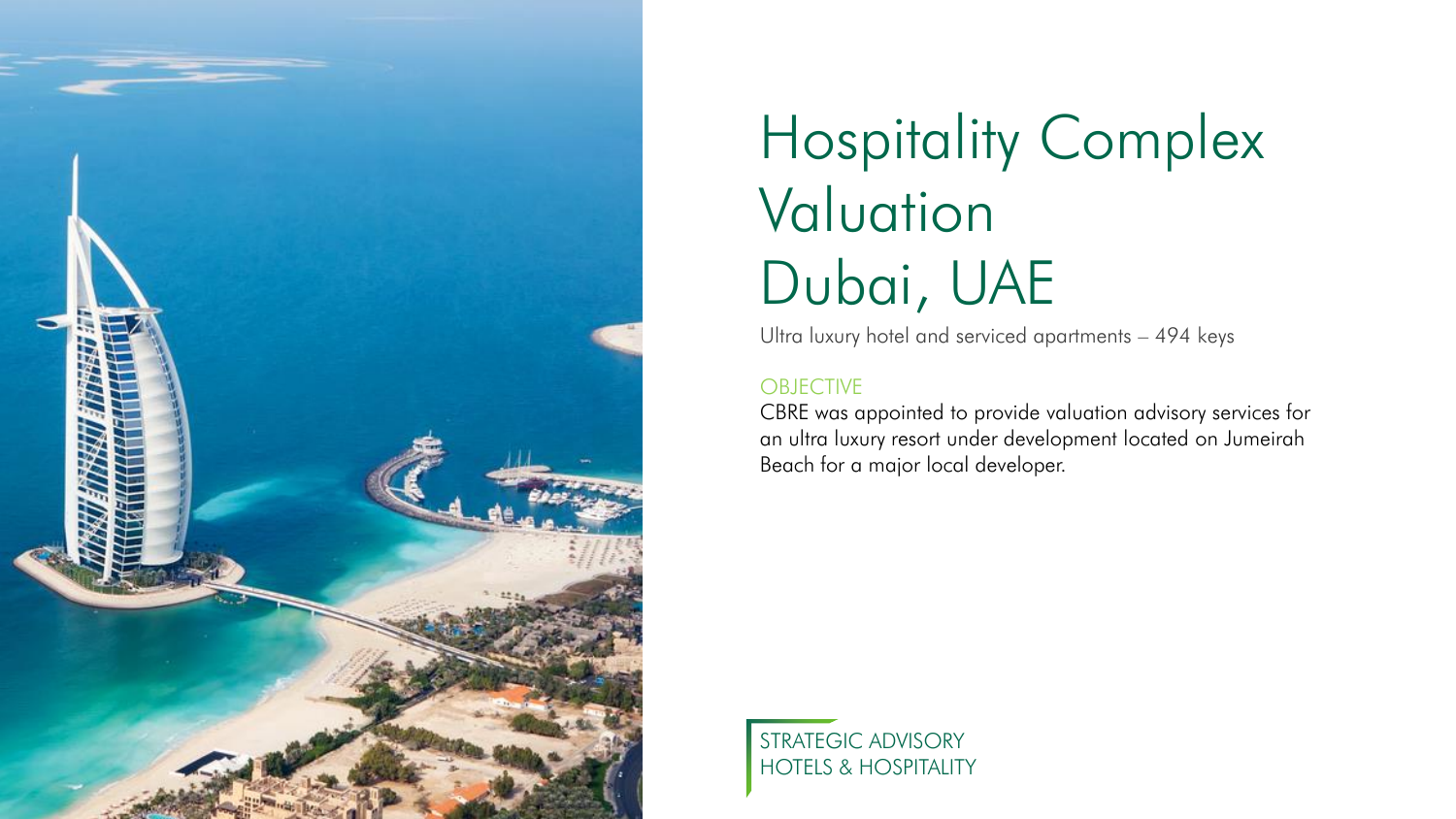

# Luxury Hotel Performance Review Dubai, UAE

Luxury 5-Star Hotel – 252 keys

#### **OBJECTIVE**

CBRE was appointed by a hotel owner to review the performance of its asset. CBRE Team interviewed the different department heads of the hotel, analysed the property's financial performance and made recommendations on performance improvement and profit maximisation.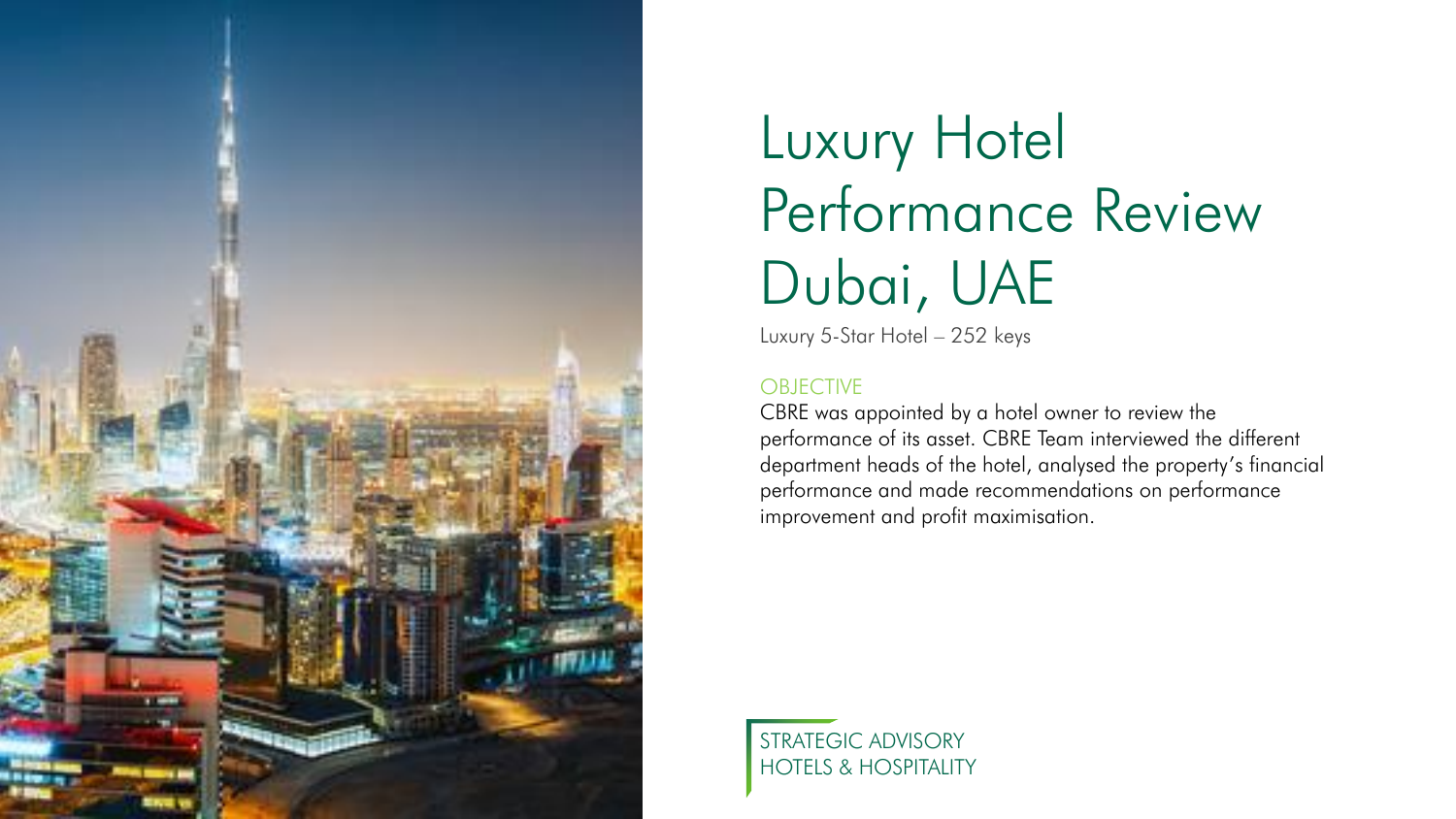

## Lifestyle Hotel Feasibility Study Dubai, UAE

Luxury 5-Star Hotel – 398 keys

#### **OBJECTIVE**

CBRE was mandated to conduct a feasibility study for an entry luxury hospitality project comprising hotel rooms and hotel apartments, located in Business Bay. CBRE was also appointed to value the project to support debt sourcing by developer.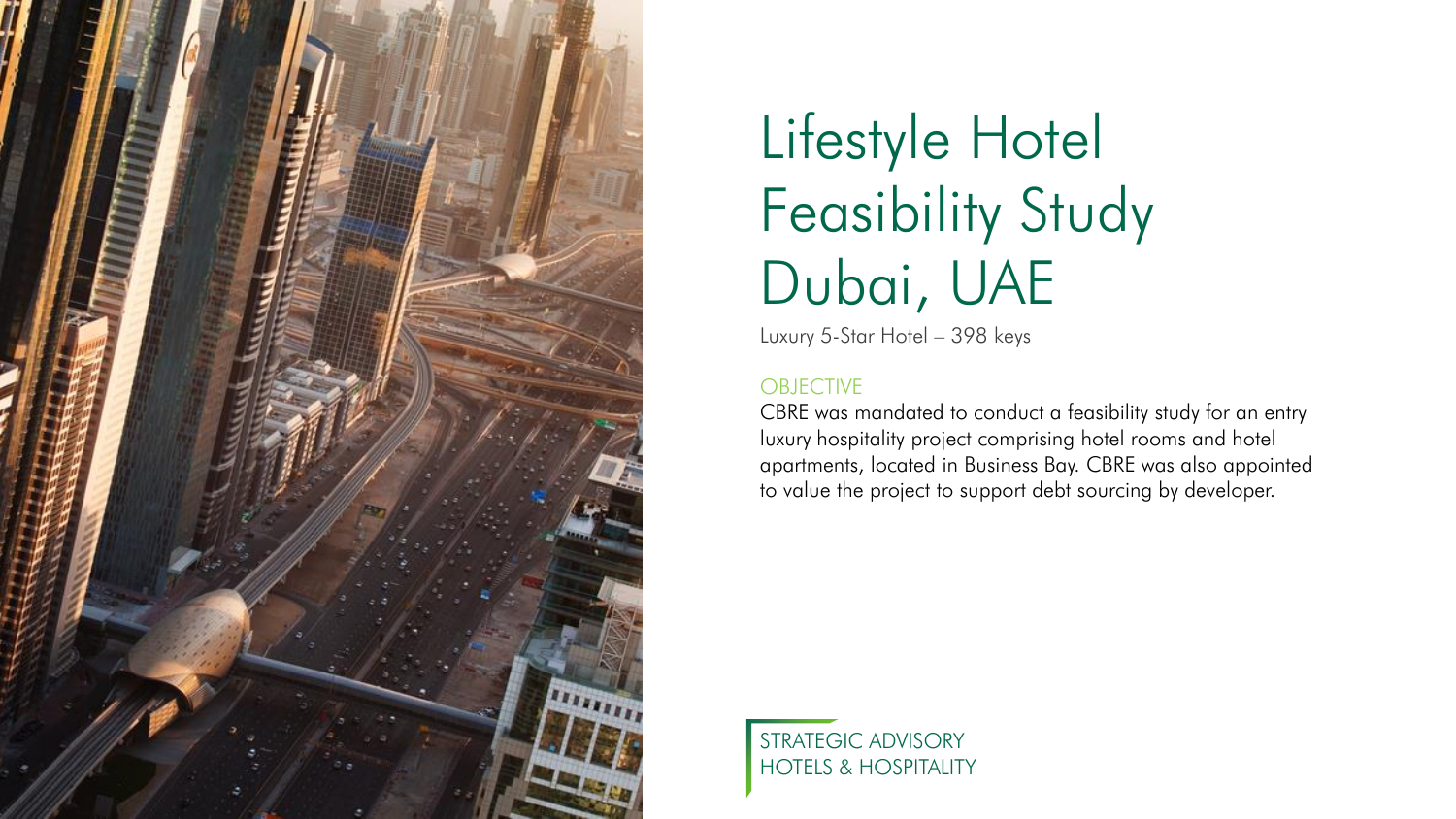

## Upscale Hotel Feasibility Study Riyadh, KSA

Upscale Hotel – 68 keys

#### **OBJECTIVE**

The CBRE hotels team was appointed to assess the market and financial feasibility of an upscale hotel under construction in Riyadh. The team provided a detailed market study of the Riyadh hospitality market followed by a thorough feasibility analysis. Our advice also included a review and critique of the proposed development brief to ensure its alignment with market requirements.